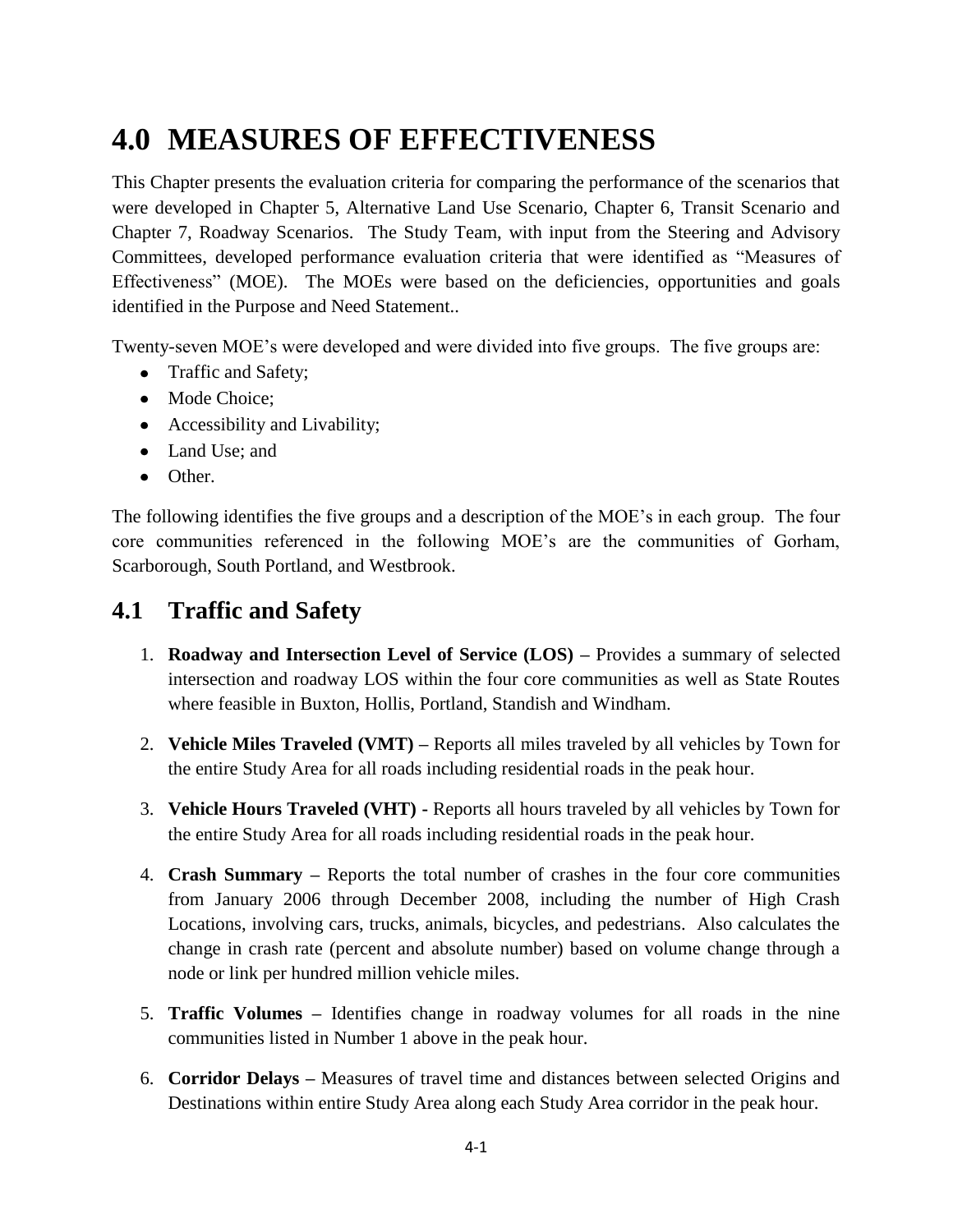- 7. **Fuel Used –** Provides a summary of fuel used (gallons) within the four core community intersection network as estimated through traffic analysis using fuel consumption tables in the peak hour.
- 8. **Vehicle Emissions –** Provides a summary of vehicle emissions within the four core community intersection network as estimated through traffic analysis software using standard emission rates for the peak hour.
- 9. **Average Commuting Time and Distance –** Estimates of average commuting times and distances (by mode) to specific job centers or downtowns within entire Study Area in the peak hour.

### **4.2 Mode Choice**

 $\overline{\phantom{a}}$ 

- 10. **Modal Trips –** Summary of transit and walk/bike trips for entire Study Area from the Mode Choice Model<sup>22</sup> in the peak travel hour.
- 11. **Transit Potential –** Measure of number of people who reside and/or work within ¼ mile of existing or future transit routes. Measure would be by traffic analysis zone  $(TAZ^{23})$ data within the four core communities.
- 12. **How People Travel –** A summary table with the number of people traveling by mode (single occupancy vehicle, carpool, bus, walk/bike) for work trips by Town for the entire Study Area.

## **4.3 Accessibility and Livability**

- 13. **Percent of Households within Critical Emergency Medical Service (EMS) Response Time –** Measure of number of homes within EMS response time (4 minutes) by Town in the entire Study Area.
- 14. **Job Accessibility –** Measure of number of jobs divided by distance to jobs from TAZ within the four core communities.
- 15. **Retail Accessibility –** Measure of number of retail jobs divided by distance to retail jobs by TAZ within the four core communities.
- 16. **Number of Accessible Jobs –** Measure of number of jobs within 30 minutes (drive, walk, bike or transit) of selected residential areas (specific growth cores, outer suburbs, etc.) within the four core communities plus Windham and Portland.

<sup>22</sup> Mode Choice Model estimates how many people will use public transit and how many will use private automobiles.

 $23$  A traffic analysis zone (TAZ) is a special area delineated by state and/or local transportation officials for tabulating trafficrelated data- especially journey-to-work and place-of-work statistics.